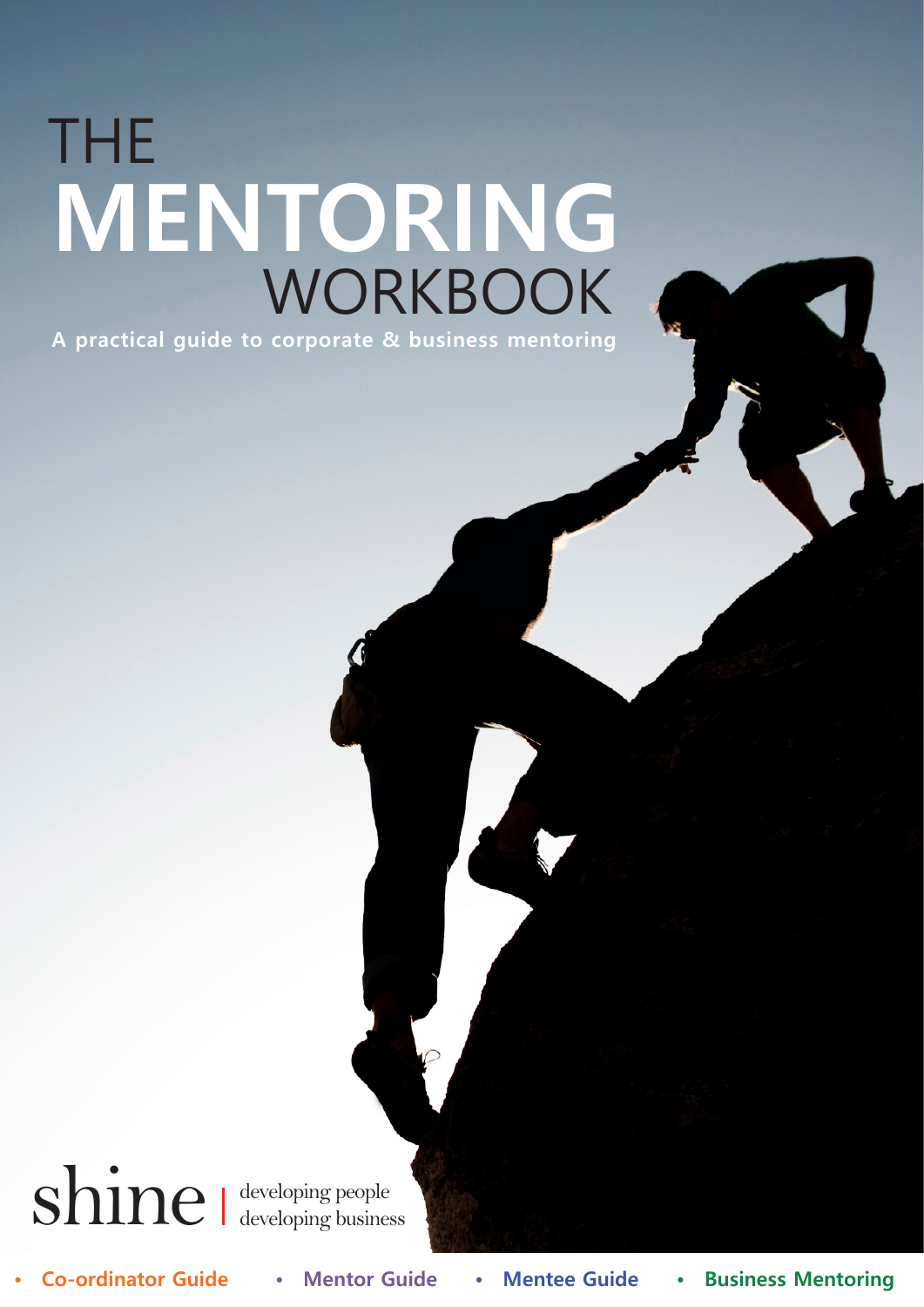### **THE MENTORING WORKBOOK**

**A practical guide to corporate and business mentoring**



#### **Gaby Marcon Clarke**

Gaby Marcon Clarke is the Director of Shine P&P, a mentoring specialist organization, and a business coach / mentor/ adviser. Her mentoring expertise is in developing training for mentors, creating a mentoring culture within organisations as well as setting up mentoring programmes in UK and Europe.

Her business coach/mentoring specialisms are in strategy, marketing and organisational development with extensive experience in owner-managed, family-owned businesses and partnerships. Holding accounting and a master qualification in museum and gallery management, Gaby has an unusual and broad frame of academic reference to complement her expertise.

## shine I developing people

#### **Shine P&P**

Shine was established in 2004 having identified a gap in the market for the provision of management training coupled with coaching & mentoring, especially in the travel, tourism, hospitality and leisure sectors.

Since its inception Shine has been providing mentoring solutions both in the private and public sectors to expand on the ways employees manage their own growth and development; to strengthen the way employees communicate with each other; to facilitate organizational learning and to embed a mentoring culture.

Our mentoring interventions cover mentoring training for mentors, mentees and programme co-ordinators; ILM accredited mentoring training; design, implementation and running of mentoring programmes; career mentoring and business mentoring.

#### **©Shine P&P, May 2015**

All rights reserved. No part of this publication may be reproduced, stored in an information storage and retrieval system, or transmitted in any form or by any means, electronic, mechanical, photocopying, recording or otherwise without written permission of Shine P&P, 7 The Avenue, London N3 2LB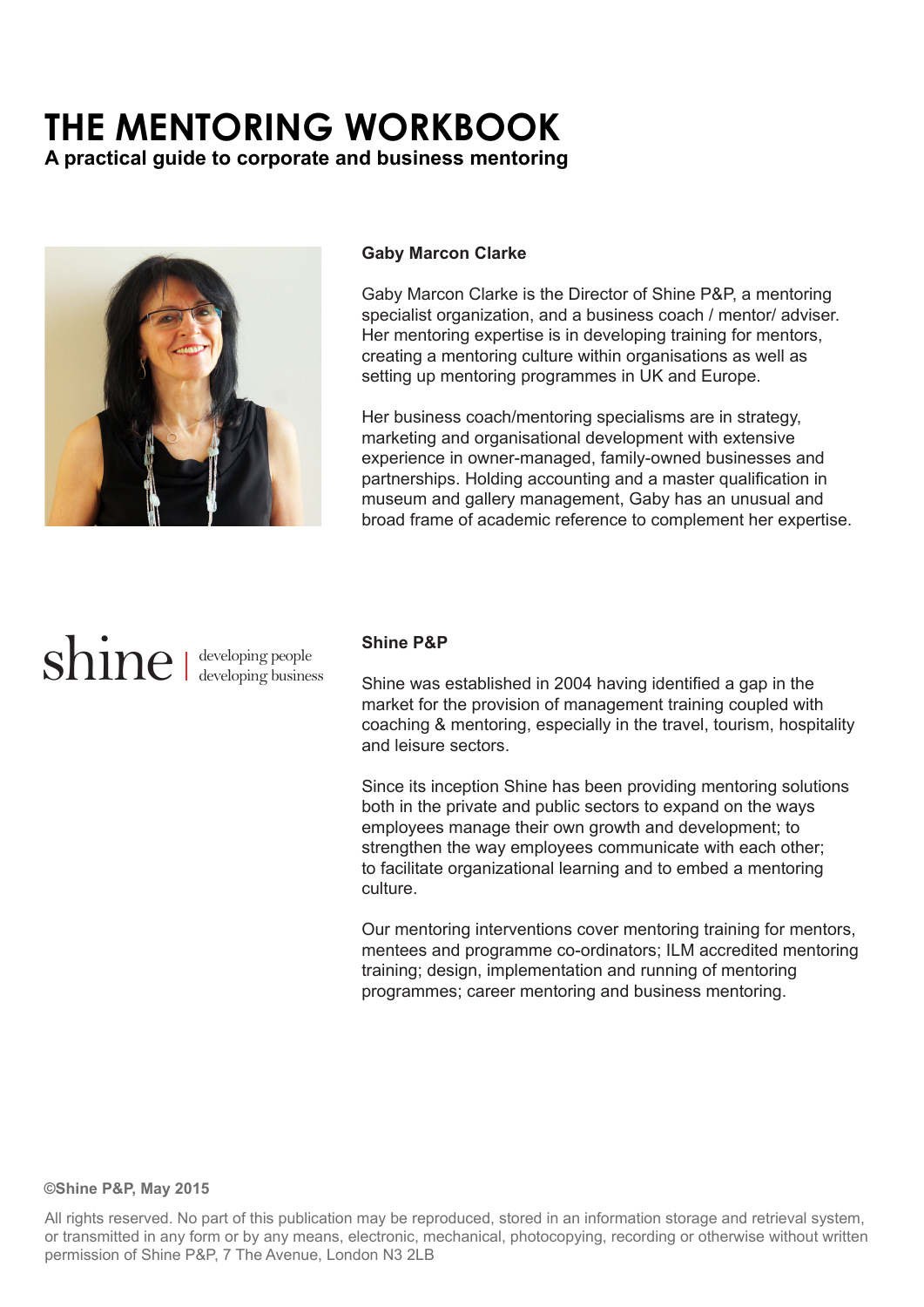

#### **Foreword 1**

#### **Co-ordinator Guide**

- **What is mentoring? 3**
- **Different types of mentoring 4**
- **Characteristics of good mentoring 5**
- **Different types of coaching 6**
- **Mentoring vs managing and coaching 7**
- **Why mentoring? 8**
- **Preparing a mentoring programme 9**
- **Establishing goals and objectives 10**
- **Gaining consensus 11**
- **Selecting the most appropriate mentoring 12**
- **Financial planning 14**
- **The programme co-ordinator 15**
- **Managing the mentoring programme 16**
- **Running the mentoring programme 19**
- **Case studies 27**
- **Lessons learnt 29**
- **Mentoring questions 31**
- **The mentoring 'code of practice' 32**

#### **Mentor Guide**

- **Introduction 34**
- **Who can be a mentor? 35**
- **Roles in the mentoring process 37**
- **The mentoring 'must-haves' 41**
- **A range of mentoring approaches 43**
- **The mentoring dance 44**
- **Listening and questions 45**
- **Questioning 48**
- **The mentoring session 50**
- **Phases of the mentoring relationship 56**
- **Your first mentoring session 58**
- **Frequently asked questions 61**
- **Mentor self-assessment 63**
- **Mentor application form 65**
- **Mentor matching document 67**
- **Mentoring agreement 70**
- **Mentor's diary 72**
- **Log of mentoring sessions 73**
- **Conversation starters 74**
- **Problem solving 75**

#### **Mentee Guide**

- **Introduction 78**
- **Everybody needs a mentor 79**
- **The mentoring session 87**
- **Frequently asked questions 96**
- **Mentee application form 97**
- **Mentee self-assessment questionnaire 98**
- **Mentoring agreement 100**
- **Mentoring plan 102**
- **Log of mentoring sessions 103**

#### **Business Mentoring**

- **Introduction 106**
- **Who needs a business mentor? 107**
- **The competing demands faced by owners 109**
- **Essential enterprise skills checklist 111**
- **Accounting and financial terms 112**
- **Mentoring and start-ups 114**
- **Mentoring and growing a business 116**
- **Mentoring and strategic planning 117**
- **Mentoring and financing a business 119**
- **Frequently asked questions 121**
- **Glossary 123**
- **Bibliography 126**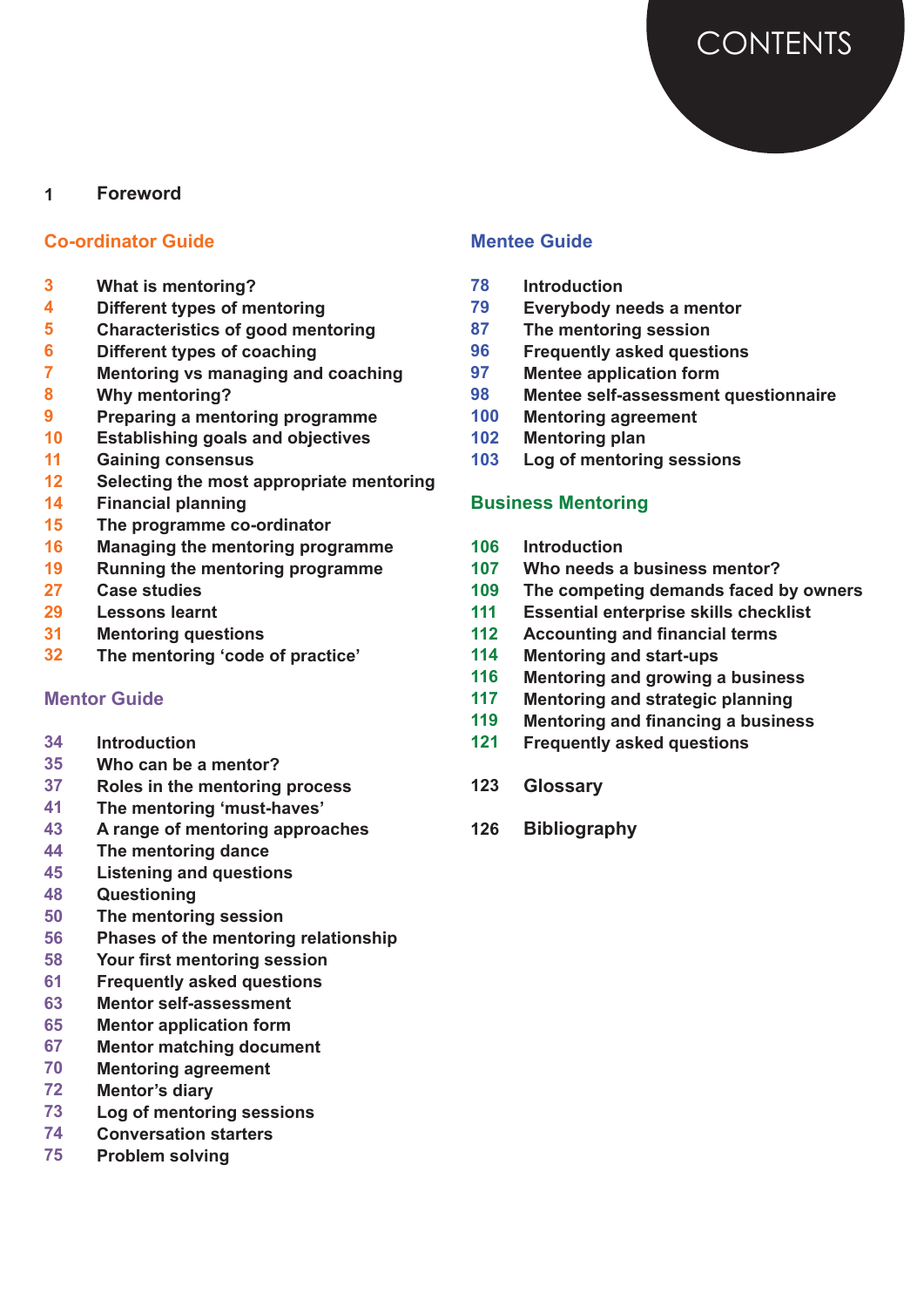### **FOREWORD**

Mentoring as an informal process has been around for centuries. It is only in the past thirty years or so that formal mentoring as a learning process has been adopted by companies and organisations. Mentoring has undergone a significant evolution since the first programmes were developed in the US. Both style and structure of mentoring have broadened considerably. Perhaps the most important change is to do with the fact that the balance of the relationship is now more equal, as mentoring is about mutual learning and sharing. It is a win-win relationship for all the stakeholders involved.

Indeed mentoring has become one of the most powerful developmental tools for any organisation. If you are considering the introduction of a structured mentoring programme for your company and don't know where to begin, this workbook is designed to help you.

Whether you are new or familiar to mentoring, we hope it will save you time and effort as it contains materials and information that you will need in order to start or maintain a mentoring programme. The guidelines given are based on experience in a wide variety of programmes.

The workbook is divided into two sections: Corporate and Business Mentoring.

Corporate Mentoring has been written with Human Resources, Training, Development and Diversity professionals in mind and provides an invaluable checklist of things to bear in mind when planning a structured mentoring programme. It is designed to work together with The Mentor Guide and The Mentee Guide and to be used as a 'Mentoring Companion'.

The Business Mentoring section aims at providing an introduction to the role of a business mentor in the various phases of starting and growing a business, and is intended to work together with the Mentor/Mentee Guides.

Whatever the use, we hope you will find it useful and that it will lead to organising many successful mentoring programmes and help many businesses to grow and succeed.

#### **Gaby Marcon Clarke**

**London, 2015**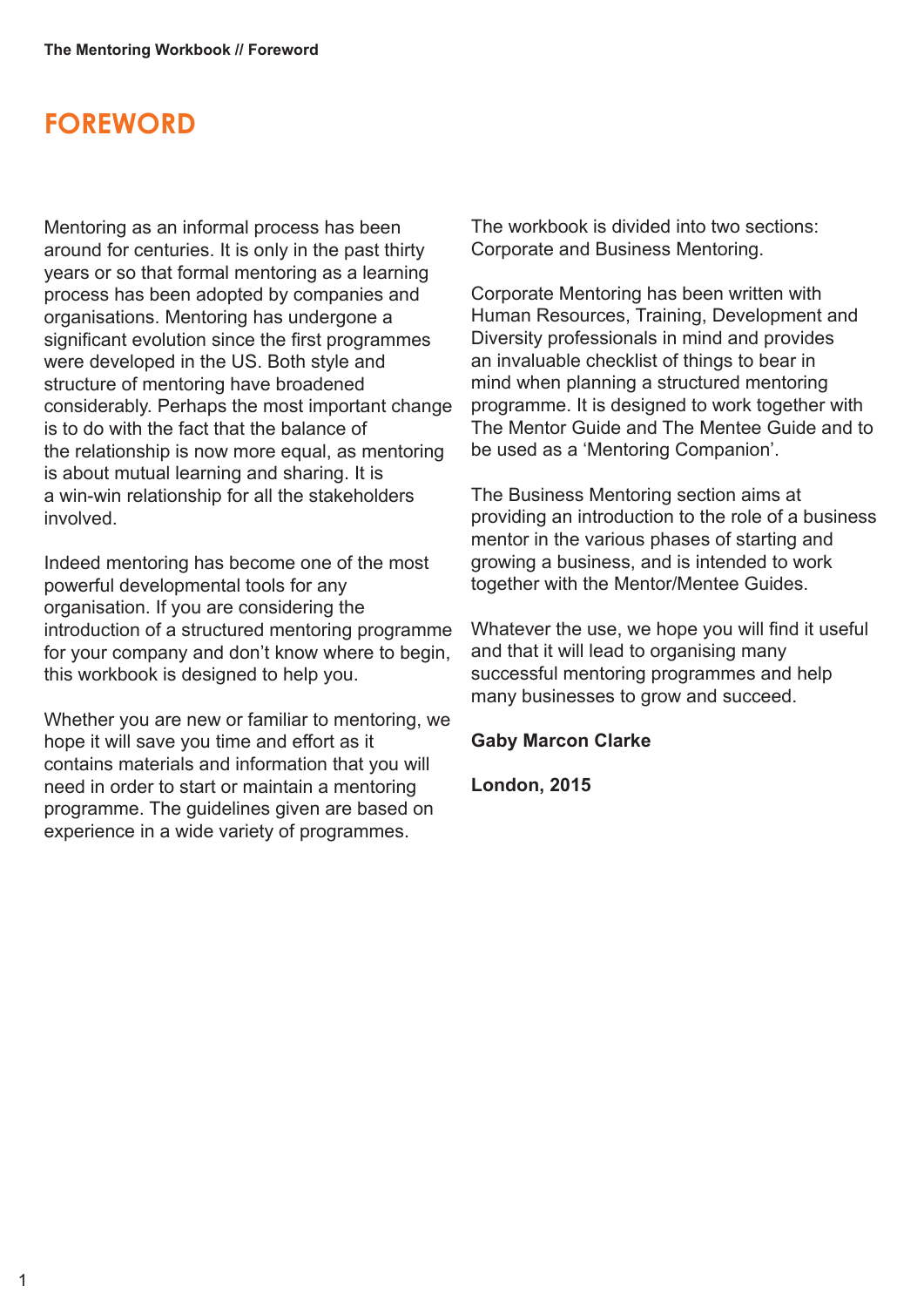#### **\* MENTORING**

Mentoring is a partnership through which one person (the mentor) shares knowledge, skills, information and perspective to help the other (the mentee) learn and develop, as well as helping both parties to increase their professional and personal growth. It taps into a basic instinct most people share - the desire to pass on their learning and to help other people develop and fulfill their potential.

#### **\* BUSINESS MENTORING**

Business mentoring is a relationship between the business owner(s) and someone with business experience who guides the individual or team through making decision; points out ways of improving the business; asks the tough questions and motivates to achieve higher levels of performance, all within the bounds of a trusted relationship.

#### **\* COACHING**

'A collaborative, solution-focused, result-oriented and systematic process in which the coach facilitates the enhancement of work performance, life experience, self-directed learning and personal growth of the coachee.' (Anthony Grant, University of Sydney, 2000)

#### **\* TEACHING**

Teaching refers to the process of imparting knowledge and skills from a teacher to a learner. It encompasses the activities of educating or instructing. It is an act or experience that has a formative effect on the mind, character or physical ability of an individual.

#### **\* TRAINING**

Training is to help people learn something they need to know or be able to do for a specific purpose in order to achieve organizational objectives and goals; carry out specific tasks; prepare for new responsibilities or attain their career goals.

#### **\* ADVISING**

Advising is offering suggestions to someone about the best course of action to take. A business advisor for instance might advise on a range of issues ranging from finance to marketing.

#### **\* COUNSELLING**

Counselling is guidance offered by social workers, doctors, etc, to help a person resolve social or personal problems.

#### **\* CONSULTING**

Providing expert knowledge to a third party for a fee. Consulting is most often used when a company needs an outside, expert opinion regarding a business decision. For example, a company seeking to sell its products abroad may look for a consultant familiar with the business practices of the target country. The consultant will tell the company what best practices should be followed, what to expect from customers, and how to deal with foreign regulations.

**\* SMART MODEL** SMART is a mnemonic acronym, giving criteria to guide in the setting of objectives, for example in project management, employee performance management and personal development.

- \* Specific target a specific area for improvement.
- \* Measurable quantify or at least suggest an indicator of progress.
- \* Attainable (or agreed or assignable) that can be accomplished.
- \* Realistic state what results can realistically be achieved, given available resources.
- \* Time-related specify when the result(s) can be achieved.

SMARTER gives two additional criteria. For example, evaluated and reviewed are intended to ensure that targets are not forgotten.